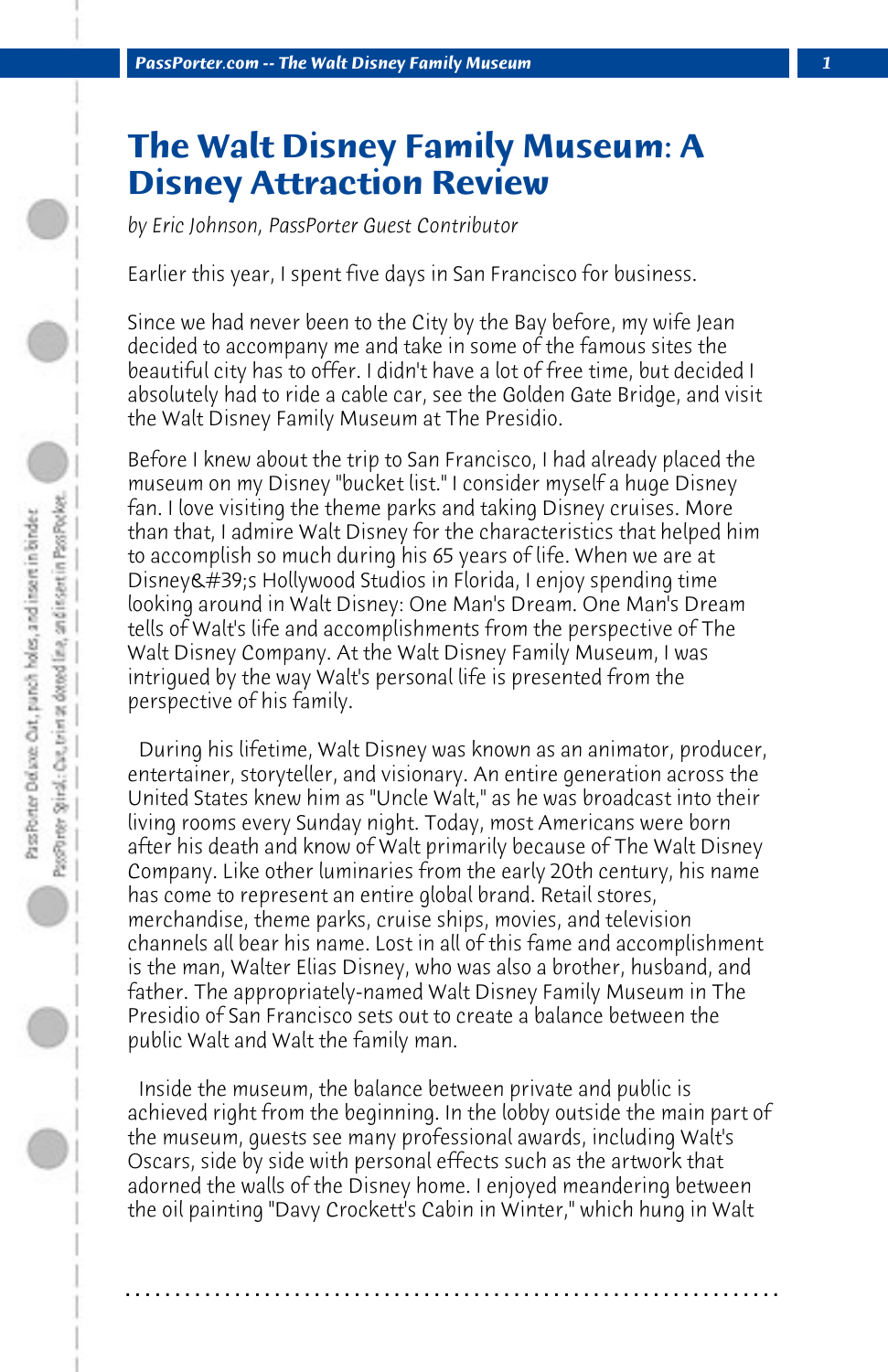and Lillian's living room, and the Academy Award statues Walt was given for Snow White and the Seven Dwarfs. Especially interesting to me, and a nice personal touch, is a small sample of the furnishings found inside Walt and Lillian's personal apartment above the Firehouse in Disneyland. The Disneys loved the Victorian era and Lillian collected cranberry glass. These tastes influenced the decor of the apartment, which is demonstrated in the display.

A location of significance to Walt both personally and professionally was Griffith Park in Los Angeles. It was here he would frequently bring his daughters, Diane and Sharon. He would sit on a bench while they rode the park's carousel. On this bench, waiting for his daughters, the seeds of Disneyland were sown in his mind. It is fitting that a bench from Griffith Park is in the museum, giving visitors the chance to sit on one of the very benches were Disneyland was born. Further into the museum, are more fascinating exhibits that serve to tell the story of the man Walt. The largest room in the museum holds some of the most amazing treasures; Lilly Belle, Walt's miniature steam train from his backyard Carolwood Pacific Railroad, is one of the first things to greet visitors in this room. The original concept model for Sleeping Beauty Castle, an original model from Walt Disney's Carousel of Progress, and original artwork from Disney legends Mary Blair and Eyvind Earle are among the memorabilia that are beautifully displayed. Near the end of this room is my favorite part of the museum, a 12-foot model of Disneyland. The model does not represent Disneyland in any stage of its actual existence. Rather, this model represents the Disneyland of Walt's imagination.

 The mixture of personal and professional continued as we delved deeper into the exhibits. We got a special treat when a small group entered, led by Walt Disney's daughter Diane. She was very quietly leading the group, as if not wanting to attract attention to herself. If I had not recognized her, I would have had no idea she was connected with the museum in any way. I didn't want to be obtrusive, but I couldn't pass up the opportunity to listen in on a little of her descriptions of the various displays. She obviously took great joy in sharing memories and memorabilia from her father's life. Her presence in the museum made the tour more enjoyable and added significantly to the experience for both my wife and me. There is no more personal perspective on Walt than that of his daughter.

 Some of the most impacting mementos of Walt are not the large items like steam trains and park models. There are many personal gifts from Walt to Lillian and their daughters, which shine a spotlight on the kind of man he truly was. He was keenly interested in people. In large gold letters filling the wall above the model of Walt's Disneyland is a quote

**. . . . . . . . . . . . . . . . . . . . . . . . . . . . . . . . . . . . . . . . . . . . . . . . . . . . . . . . . . . . . . . . . .**